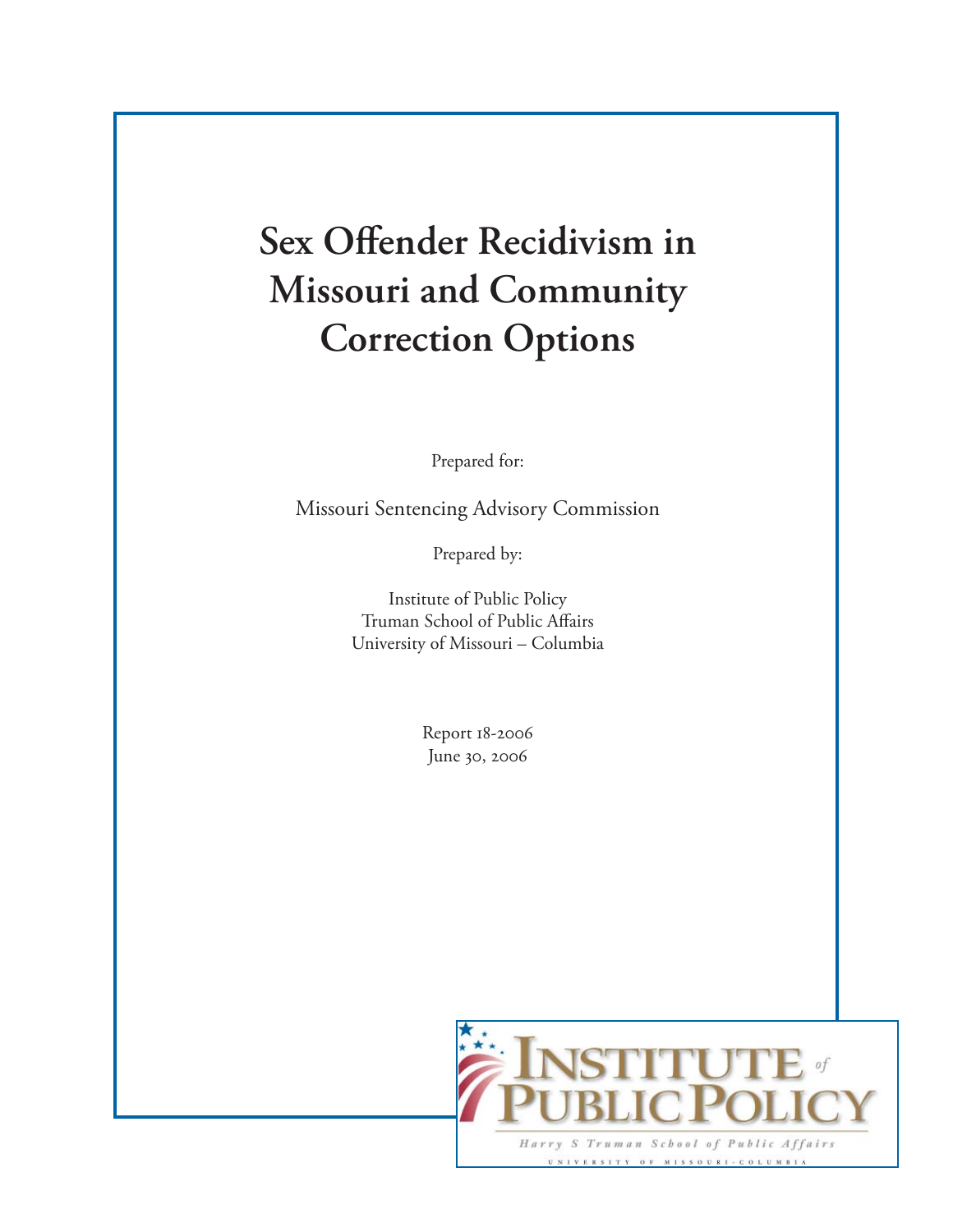## **Sex Offender Recidivism in Missouri and Community Correction Options**

Prepared by:

Institute of Public Policy Truman School of Public Affairs University of Missouri — Columbia

| <b>Principal Investigator</b> | Dr. David Valentine                                                                                    |  |
|-------------------------------|--------------------------------------------------------------------------------------------------------|--|
| <b>Lead Authors</b>           | Dr. Beth Huebner<br>Department of Criminology & Criminal Justice<br>University of Missouri — St. Louis |  |
| Contributors                  | Dr. David C. Valentine                                                                                 |  |
|                               | <b>Shannon Daily Stokes</b>                                                                            |  |
|                               | Jennifer Cobbina                                                                                       |  |
|                               | Mark Berg                                                                                              |  |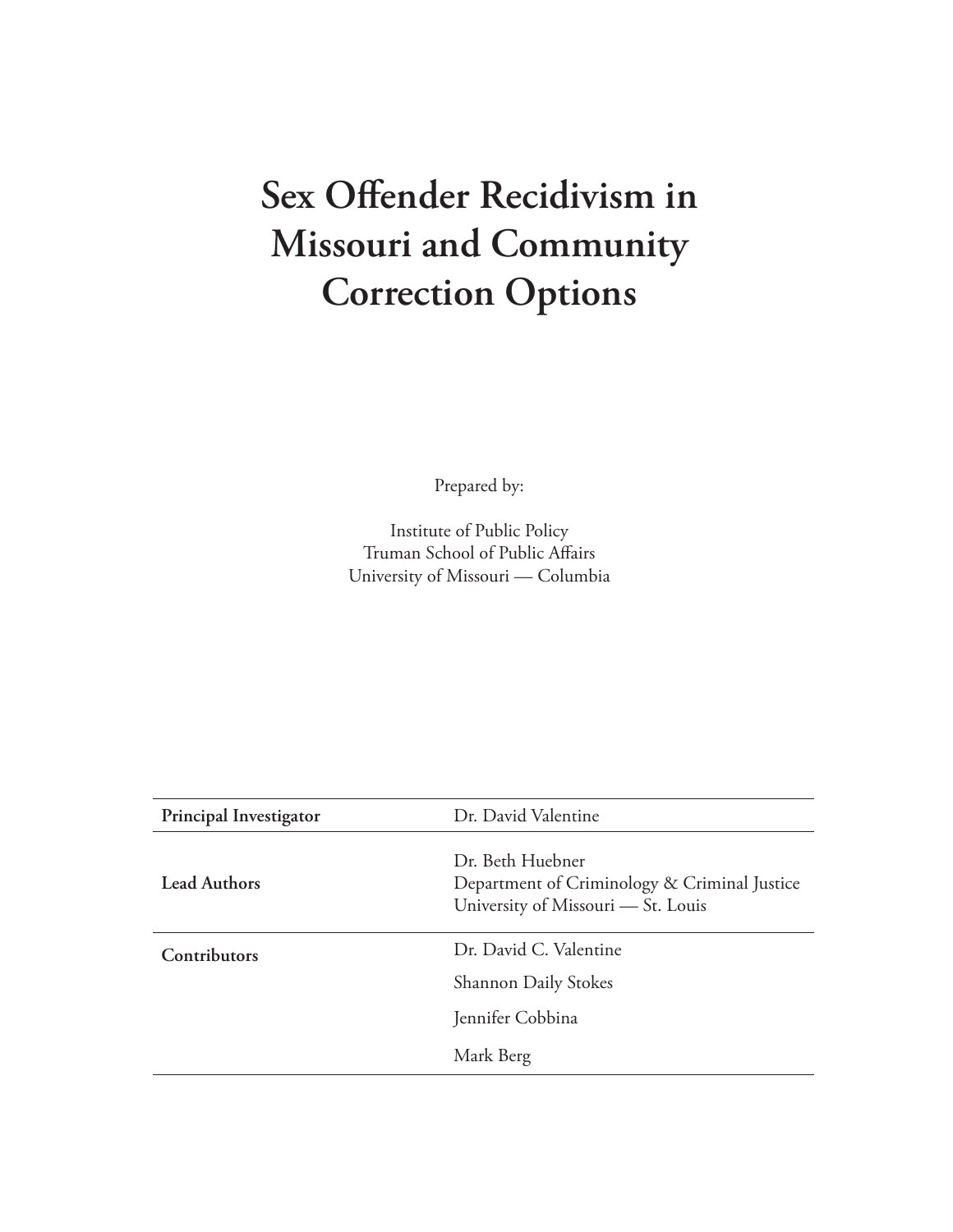# Sex Offender Recidivism in Missouri and Community Correction Options

### Institute of Public Policy University of Missouri — Columbia

#### **Executive Summary**

There has been substantial public scrutiny over the release of sex offenders to the community, predominantly for individuals who have assaulted young children. The vast majority of sex offenders, however, will be returned to the community following incarceration. Understanding the recidivism patterns of sex offenders and successful community corrections options are one step in developing effective sentencing and correctional policies.

Using data provided by the Missouri Department of Corrections, a sample of men in all offense categories released from Missouri prison in 1998 was analyzed. The sample was analyzed by demographic factors, criminal history, and institutional behavior. The results show that Missouri sex offenders were more likely to be older, white, and have less educational and employment deficits than the general prison population. Sex offenders were significantly more likely to have consistent employment histories, have been convicted of a prior sex crime, provide moderate risk to the public, have a higher salient factor score, have lower institutional risk scores, and to have spent more time in prison. Sex offenders spent significantly more time in prison than offenders who had committed other types of crime.

Consistent with prior studies on prisoner recidivism, inmates convicted of property crimes had the highest recidivism rates. Sex offenders had the lowest rates of recidivism and the Missouri rates were consistent with national averages. Little variation in recidivism outcomes was observed for sex offender types in the current sample. Although the rates

of recidivism vary across offender groups, when these men do recidivate, they are more likely to commit the type of offense for which they were previously imprisoned. For sex offenders in Missouri, however, a smaller percentage were convicted of another sex crime. Analyses to determine which independent variables were predictors of recidivism could not be meaningfully conducted for sex offenders due to the small sample size. Future studies should consider recidivism outcomes from a multi-year cohort of sex offenders.

The state of Washington, as well as county jurisdictions in Illinois and Arizona have put into practice punishment policies, designed specifically for sex offenders, which have been regarded as effective alternative methods to punitively control those convicted of sex crimes. Washington sentencing statutes dictate statewide uniformity in the sentencing in addition to the use of intermediate communitybased punishments for sex offenders. However, legislative bodies in Arizona and Illinois have not established similar statewide mandates; nonetheless, individual counties within each state maintain punishment policies mirroring those employed at a larger level in Washington. According to the literature, offenders who receive such sentences "differ in important ways from those sentenced to prison" (Hepburn and Griffin 2004:8). Indeed, they are commonly deemed as low-risk to the community and considered to have a moderate likelihood of committing another sex crime.

#### **Introduction**

Recidivism among correctional populations is an

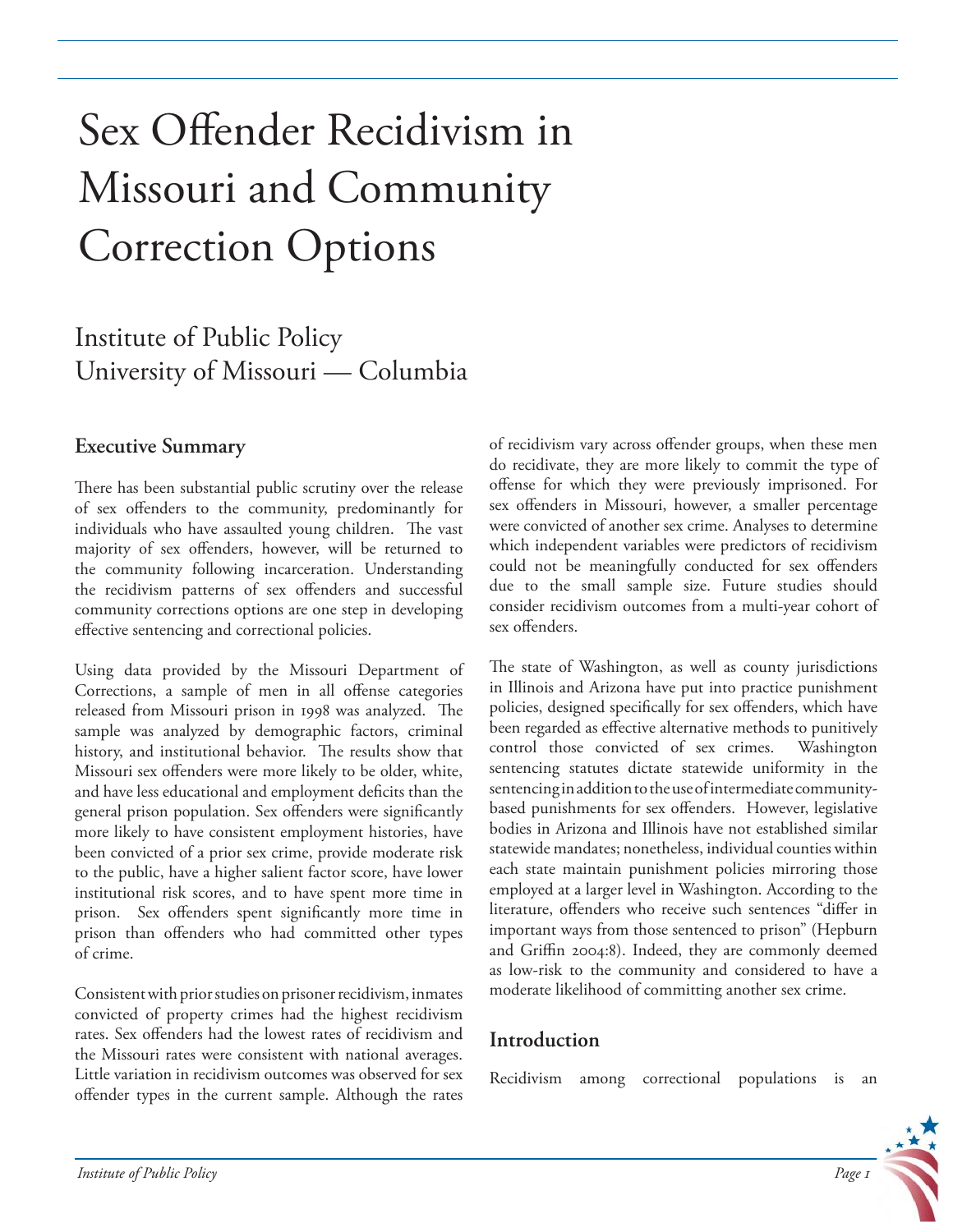important gauge for assessing inmate risk and developing correctional programming. The concern over risk and recidivism is particularly acute for sex offenders. There has been substantial public scrutiny over the release of sex offenders to the community, predominantly for individuals who have assaulted young children. "Megan's Law" and similar legislation has created an image of sex offenders as incorrigible. That noted, the vast majority of sex offenders will be returned to the community following incarceration; therefore, it is important to understand the recidivism patterns of this group and the community corrections options that are successful.

The first section of this report details the recidivism outcomes for a sample of men released from Missouri prison in 1998. The goal of this analysis is to provide a descriptive picture of sex offenders released to the community and to compare the recidivism outcomes for this group in reference to those of the general released population. In the second part of the report, the alternative sentencing practices for sex offenders in several states and jurisdictions throughout the United States are discussed. In these jurisdiction, the courts sentence particular classes of convicted sex offenders to a term of probation coupled with a brief period of incarceration as an alternative to a sentence of imprisonment. The report concludes with recommendations and suggestions for future research.

#### **Methodology**

#### *Sample*

Using data provided by the Missouri Department of Corrections, a sample of men in all offense categories released from Missouri prisons in 1998 were analyzed. The sample is comprised of individuals who were new parolees in 1998; men who were serving time on a 120 shock or were released after a recommitment for a parole violation were removed from the sample. The following sample includes only men because women are rarely arrested for sex crimes. In total, the sample includes 4,043 men, 200 of which were serving time for a sex offense. Nearly one third of the sex offender sample was serving time for sodomy charges; while 28 percent were incarcerated for rape, 27 percent for sexual assault, and 15 percent for sexual abuse (see Table 1).

The sample also includes  $776$  men who were serving time for personal offenses (e.g., murder, robbery, arson, assault), 1,631 for property crimes (e.g., burglary, larceny), 825 for



| Offense Classification | Table 1. Percentage of Sex Offenders by |  |  |
|------------------------|-----------------------------------------|--|--|
|                        |                                         |  |  |

| <u> Offense Classification</u> |                |
|--------------------------------|----------------|
| Type of Sex Offense            | Percent        |
| Rape                           | 27.5           |
| Sexual Assault                 | 27             |
| Sodomy                         | 30.5           |
| Sexual Abuse                   | $I\mathcal{S}$ |

drug related-offenses, and 611 for other crimes (e.g., traffic, non-support).

#### *Variables*

The sample was analyzed on a number of criteria to discern if sex offenders differed from other prisoners released in 1998. The analysis included demographic factors such as age, race, education, health care and employment needs, and mental health status. Criminal history was also considered through the public risk assessment, the salient factor score, and a measure of prior sex offense conviction. Institutional behavior was measured through an institutional risk score and the time each prisoner served prior to release. All of the risk assessment variables were developed by the Missouri Department of Corrections with the goal of effective institutional placement and offender control. These classifications have not been validated in past research. Instead, they provide a general picture of offender needs and risks.

The importance of employment for effective community re-entry has been well documented. Researchers have consistently reported a positive association between employment and desistance. Individuals given work following incarceration are significantly less likely to recidivate, even when the employment opportunities were of marginal quality. In the same light, poor employment prospects can also increase the likelihood of criminal involvement (see Table 2).

Poor mental health has also been linked to increased chances of recidivism. Nearly 20% of all state prison inmates report a mental health condition or an overnight stay in a mental hospital. In addition, individuals with mental health needs are more likely to be serving time for a violent offence, although not all mentally ill offenders are violent. The cooccurrence of mental health disorders and substance abuse further underlines the importance of considering health status when examining recidivism outcomes (see Table 3).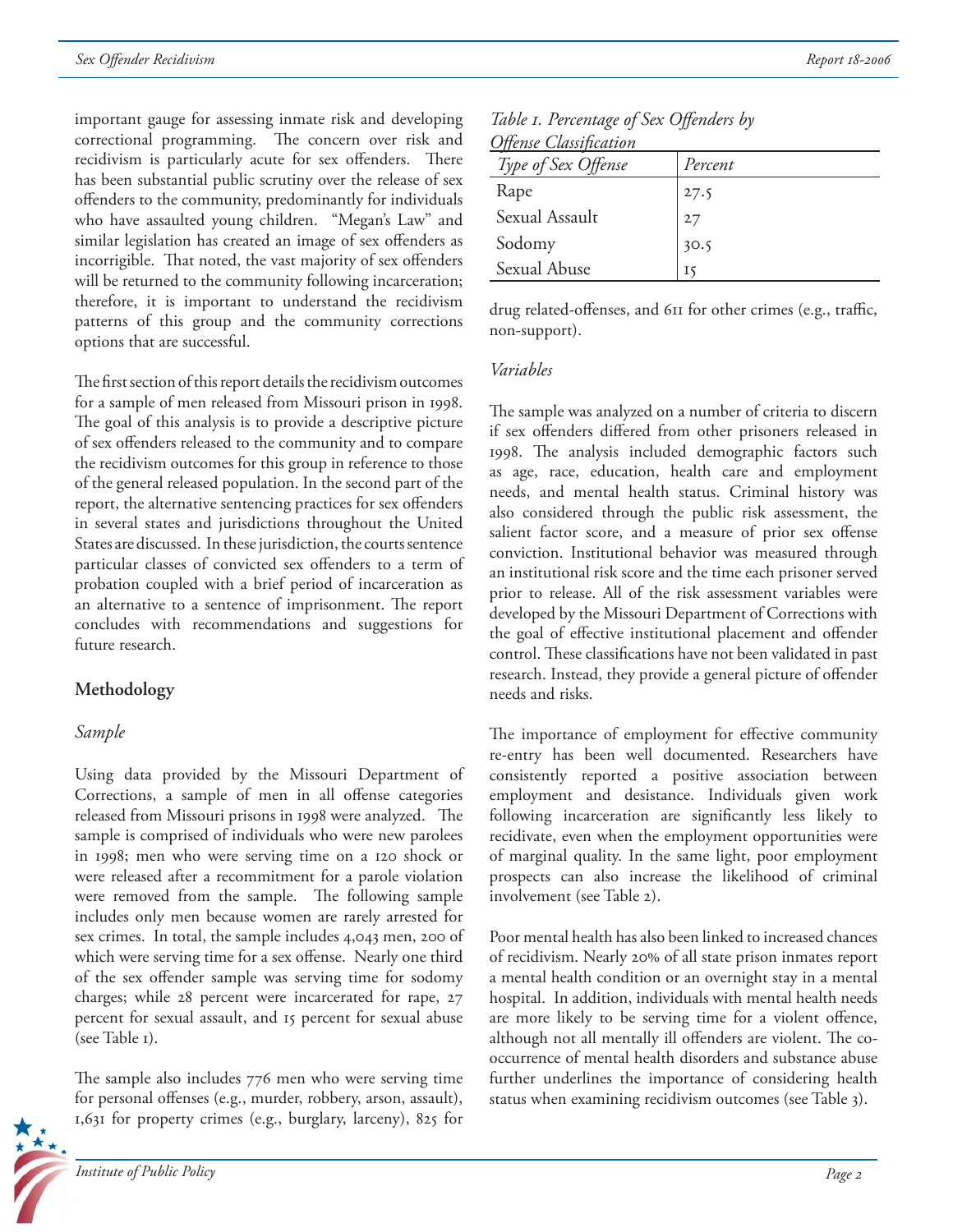| Rating       | Education                                            | Employment                                                               |
|--------------|------------------------------------------------------|--------------------------------------------------------------------------|
|              | Severe educational impairment (grade level 0-2)      | Very poor work history or refuses to work                                |
| 4            | Moderate educational impairment (grade level $3-5$ ) | Poor work history — supervision required                                 |
| 3            | Mild educational impairment (grade level 6-8)        | Sporadic work history - unskilled satisfactory<br>work reports           |
| $\mathbf{2}$ | Minimal educational impairment (grade level 8)       | Stable work history - undergoing training -<br>satisfactory work reports |
|              | Educationally prepared                               | Stable work history - completed training -<br>satisfactory work reports  |

Table 2. Ratings for Education & Mental Health Factors

| Rating       | Health                                                                | Mental Health                                                           |
|--------------|-----------------------------------------------------------------------|-------------------------------------------------------------------------|
| 5            | Hospitalization required — acute or serious<br>illness or disability  | Severe impairment - special/residential psychiatric<br>treatment        |
| 4            | 24 hour daily nursing supervision - close<br>observation required     | Moderate impairment — medication, supervision<br>& regular clinic care  |
| 3            | Daily nursing supervision - need frequent<br>treatment or observation | Mild impairment - adjustment disorder needing<br>regular clinic care    |
| $\mathbf{2}$ | Routine sick call — occasional or minor<br>health needs               | Minimal impairment — mild personality disorder<br>needing group therapy |
|              | No medical problems                                                   | Emotionally stable - no identified impairment                           |

#### Table 4. Ratings for Public Risk Factors

| Rating       | <b>Public Risk Factors</b>                                                                            |
|--------------|-------------------------------------------------------------------------------------------------------|
|              | 10+ years in prison term remaining and/or detainer or hold filed for capital offense or life sentence |
|              | 7 to 10 years of term remaining and/or current sex offender                                           |
|              | 4 to 7 years of term remaining and/or prior sex offender                                              |
| $\mathbf{2}$ | I to 4 years of term remaining and/or misdemeanor detainer filed                                      |
|              | Less than 12 months remaining until release because of the nature of their defense                    |

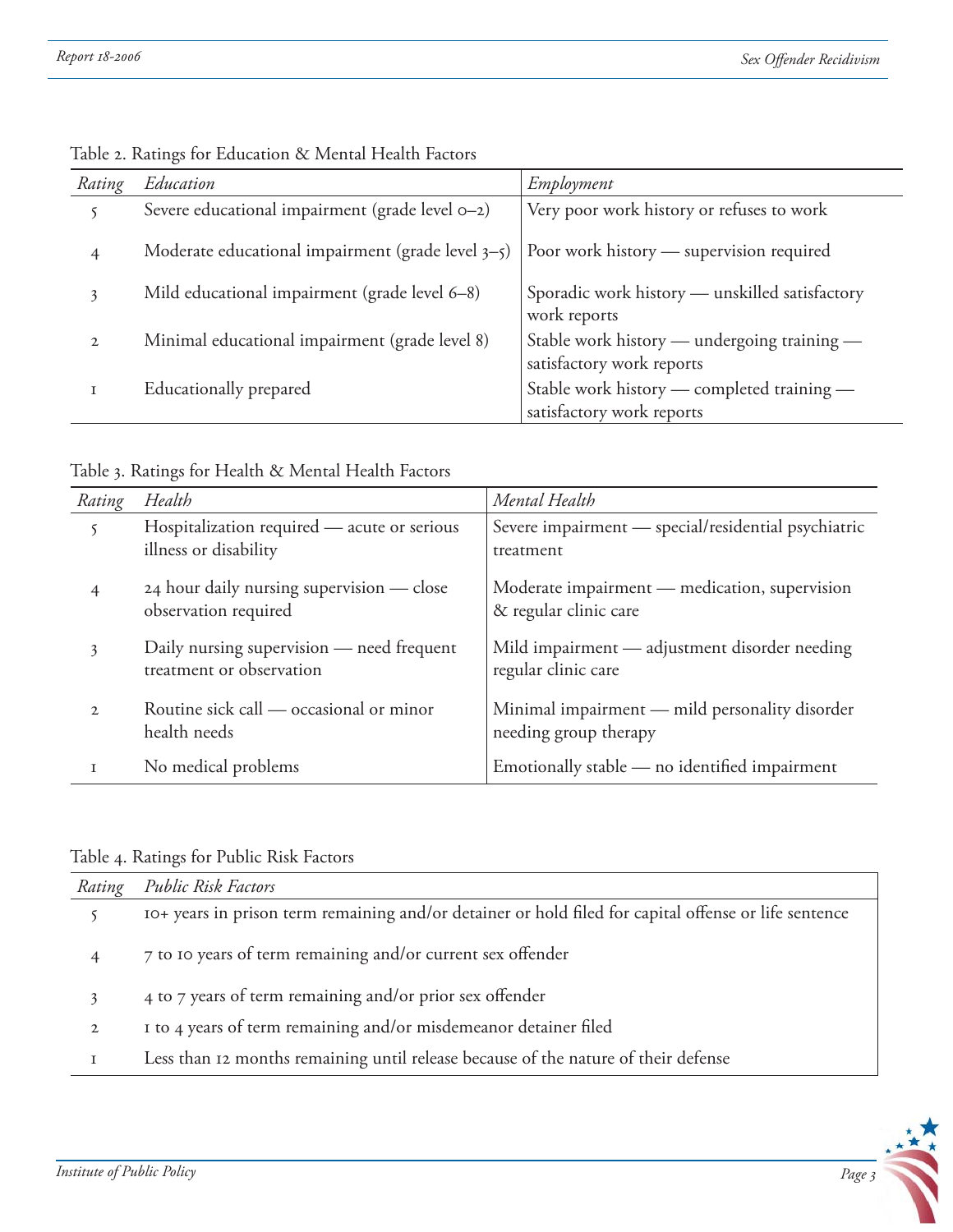The public risk assessment is a five point scale with higher scores indicating more risk to the community. This assessment was developed for use as an administrative/ custody measure. It is dynamic in that scores decline as inmates approach their release date. However, sex offender public risk scores remain at a four or five for the entirety of their sentence (see Table 4).

The salient factors scores are used for sentencing and parole decisions and includes items designed to measure prior criminal history, social stability (e.g. drug use, age), and institutional behavior. Scores range from 0 to 11 with lower scores indicating high risk and requiring longer prison terms. This measure is ideal for understanding risk of recidivism as it has been validated by external research. The salient factor score is consistently being reviewed and updated, as it was in 2003 to incorporate dynamic measures of risk. The revised measure has also been validated.

The institution risk classification is a five point scale with higher scores indicating inappropriate conduct during incarceration.

| Rating | Institutional Risk Classification                                                                                                                |
|--------|--------------------------------------------------------------------------------------------------------------------------------------------------|
| 5      | Assaulted staff or has supervised escape<br>or other major conduct violation                                                                     |
| 4      | Assualted inmates, threatened staff<br>or inmates or has continued conduct<br>violations as level 4 (or 1 year of good<br>adjustment at level 5) |
| 3      | Institutional substance abuse or<br>continued conduct violations at level 3<br>(or 6 months good adjustment at level<br>$\overline{4}$           |
| 2      | Poor adjustment at a Halfway House<br>or Honor Care Center or continued<br>violations at level 2 (or 6 months good<br>adjustment at level 3)     |
|        |                                                                                                                                                  |

1 Acceptable institutional adjustment or 90 days good adjustment at level 2

#### *Sample Characteristics*

Descriptive statistics for the total sample and for sex offenders are presented in Table 6. The results show that sex offenders were more likely to be older, white, and have less educational and employment deficits than the general prison population. In specific, the average age of the sex offender sample was 38 years and 22 percent were African American; while the total sample averaged 33 years of age and 34 percent were African American (see Table 6).

As previously noted, education, health care, mental health care, and employment needs are measured on a five point scale with higher numbers indicating greater need. Most of the sample had mild educational deficits meaning they entered prison with the educational level of a 6th to the 8th grade student, although sex offenders had fewer deficits than the total sample. Employment needs were also greater among the total sample. Most of the sample had a sporadic work history, but sex offenders were significantly more likely to have consistent employment histories than the total sample.

The two groups were not significantly different with regards to ethnicity, medical and health care needs, and mental health care needs. A very small proportion of the total sample is Hispanic. In addition, very few medical and health care needs were reported.

Sex offenders were more likely to have been convicted of a prior sex crime, provide moderate risk to the public, have a higher salient factor score, have lower institutional risk scores, and to have spent more time in prison. The public risk score is much higher for sex offenders; however, this is to be expected given that the assessment includes an item that elevates sex offenders to a higher risk level.

Overall, sex offenders had significantly higher salient factor scores than the general prison population. As noted, a high salient factor score indicates lower risk. However, both groups, on average, had good salient factor scores. Sex offenders also had fewer incidents of misconduct while imprisoned, as signaled by the low scores on the institutional risk assessment. In contrast, sex offenders spent significantly more time in prison ( $1673.62$  days) than offenders who had committed other types of crime, who averaged 744.02 days of incarceration.

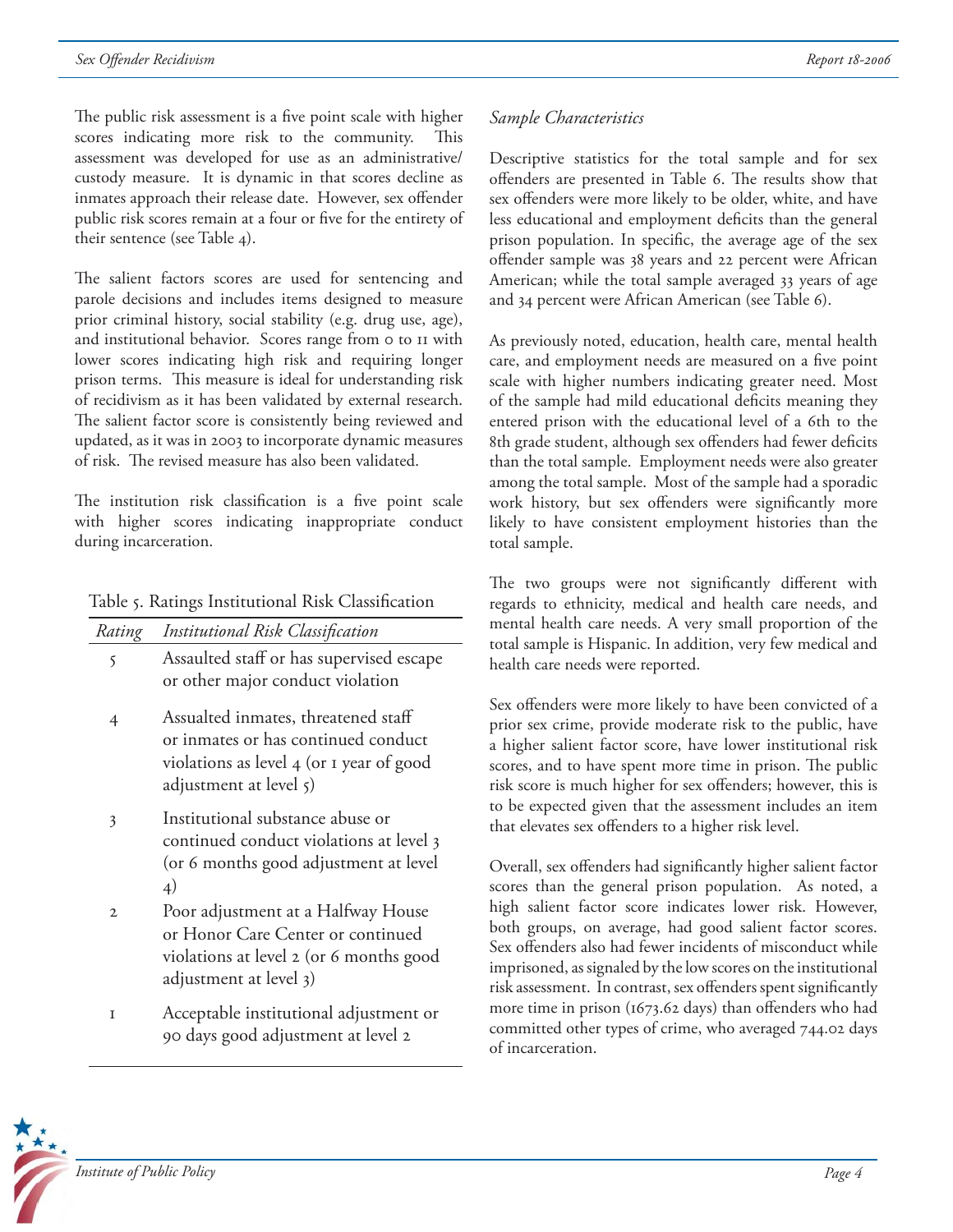|                             | Total Sample |                       | Sex Offenders |                       |
|-----------------------------|--------------|-----------------------|---------------|-----------------------|
|                             | Mean         | Standard<br>Deviation | Mean          | Standard<br>Deviation |
| Demographic Characteristics |              |                       |               |                       |
| Age***                      | 32.59        | 9.52                  | 37.49         | II.06                 |
| African American***         | 0.34         | 0.47                  | 0.22          | 0.42                  |
| Hispanic/Latino             | 0.02         | 0.13                  | 0.01          | O.IO                  |
| Education***                | I.93         | 1.26                  | 1.62          | I.I3                  |
| Health Care needs           | 1.36         | 0.64                  | 1.31          | 0.62                  |
| Employment needs***         | 3.00         | 0.87                  | 2.76          | 0.87                  |
| Mental Health               | I.98         | 0.43                  | 1.98          | 0.46                  |
| Criminal History            |              |                       |               |                       |
| Public Risk Assessment***   | 1.60         | 0.82                  | 3.48          | 0.62                  |
| Salient Factor Score***     | 7.30         | 2.26                  | 8.70          | 2.32                  |
| Prior sex offense           | 0.29         | 0.45                  | 0.01          | 0.08                  |
| Conviction***               |              |                       |               |                       |
| Institutional behavior      |              |                       |               |                       |
| Institutional risk***       | I.5I         | 0.85                  | 1.23          | 0.69                  |
| Time served***              | 744.02       | 889.49                | 1673.62       | 1364.44               |

#### Table 6. Descriptive Statistics by Sample Group

*Offender groups are statistically different at* \*\*\*p<.001 (two-tailed test)

#### **Comparison of Recidivism Rates**

Recidivism statistics by offense type are displayed in Table 7. Recidivism, in the current analyses, is classified as a new conviction for any crime. There is substantial variation in the manner in which recidivism has been measured (Maltz 1984) in past research studies. The reconviction measure is incomplete as it fails to capture criminal behavior that is not reported to the police or does not result in an arrest or reconviction. Using the reconviction measure may increase the chances of Type II errors. Although concerns over measurement are common to research of this type, care should be exercised when making cross-study comparisons of recidivism rates.

Consistent with prior studies on prisoner recidivism, inmates convicted of property crimes had the highest reconviction rates at 47.4 percent. This was followed by prisoners convicted of personal offenses (42.3 percent), other offenses (40.4 percent), and drug offenses  $(37.5 \text{ percent})$ . There was little variation in time to re-conviction among offender groups. Men who

were convicted of personal offenses had the shortest times to reconviction. Although, there was little variation in time to failure among sample groups as the average time to reconviction was approximately four years.

Sex offenders had the lowest rates of reconviction (19 percent). The recidivism rate for the current sample is consistent with national studies of recidivism. Recent studies estimate that approximately 10 percent to 15 percent of sex offenders recidivate within 5 years (Hanson and Bussiere 1998). There is also evidence to suggest that reimprisonment rates may be higher. In a study of recidivism outcomes of prisoners released from 12 states, 39 percent of sex offenders were returned back to prison within three years (Langan, Schmitt, and Durose 2003). In addition, 30% percent of inmates released from Missouri prisons in 1998 were retuned to prison within 3 years  $-$  35 percent within five. The difference in statistics reflects the measurement of recidivism. Reimprisonment rates include individuals who were returned to prison for a new offense or a technical violation. The reconviction measure does not

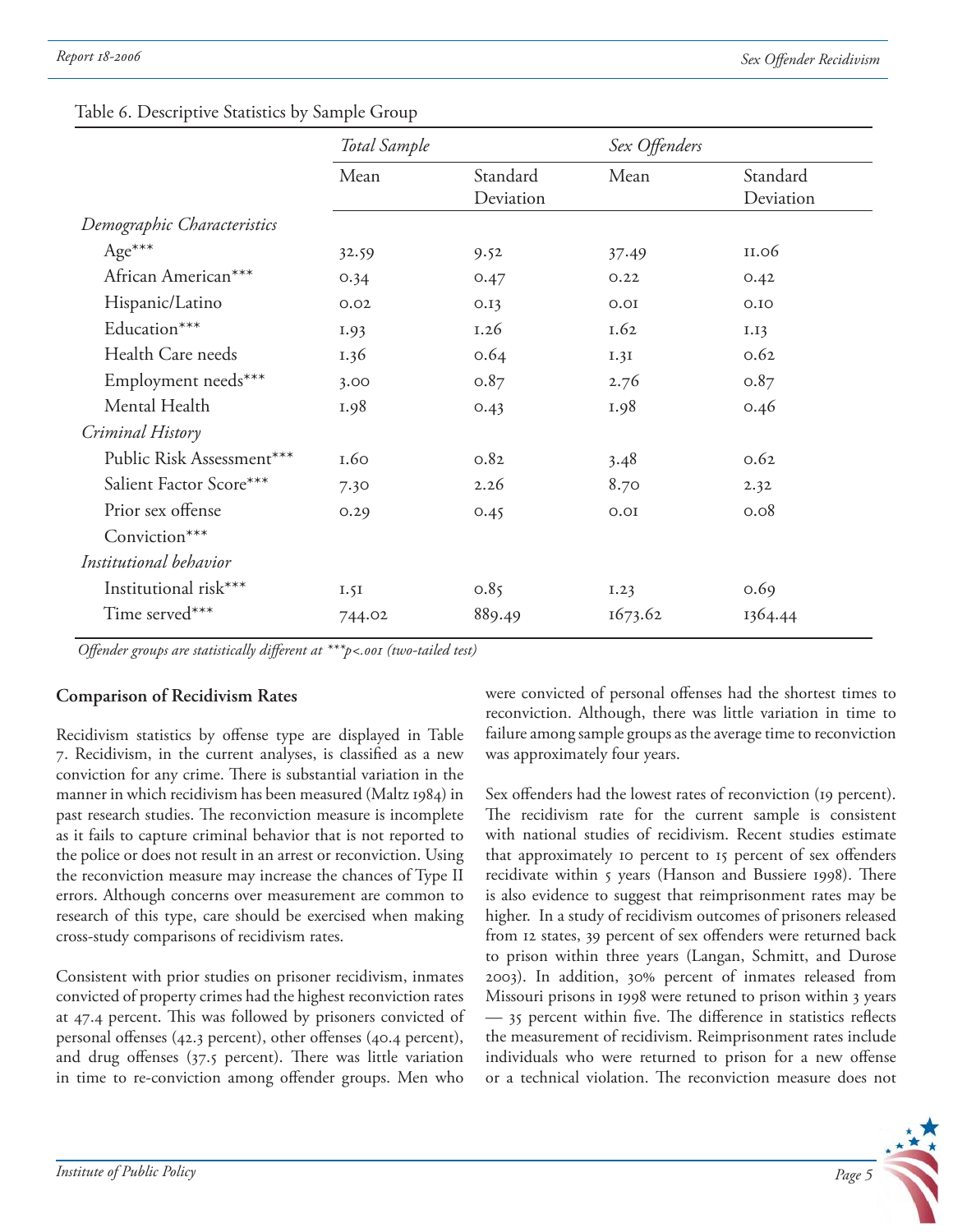include technical violations; therefore, the recidivism rate, as determined by the reconviction outcome, will be lower than a measure that represents reimprisonment.

It is important to note that the sex offender recidivism rate may be lower because there is substantial evidence to suggest that sexual offense recidivism rates are underreported. Studies on sex offender recidivism using self-report data reveal that actual offending behavior

Table 7. Reconviction Statistics by Offense Category, 1998

| Offense Category | N          | $\%$<br>recidivate | Average time to<br>re-conviction<br>(days) |
|------------------|------------|--------------------|--------------------------------------------|
| Personal         | 776        | 42.3               | 1352                                       |
| Property         | 1631       | 47.4               | <i>1430</i>                                |
| Drug             | 825        | 37.5               | 1535                                       |
| Other            | бтт        | 40.4               | I528                                       |
| Sex              | <i>200</i> | <i>19.0</i>        | 1495                                       |

among sex offenders is nearly two and a half times higher than that documented in official records (Marshall and Barbaree 1990). The limitations of official data have been validated in studies using polygraph examinations (Ahlmeyer et al. 2000). Further, the gap in reporting is higher for sexual crimes that other personal offenses. Approximately 57% of robberies and 55% of aggravated assaults were reported to the police; while 31% of sexual offenses were brought to the attention of the police (Hart & Rennison, 2003). Although the proportion of all crimes reported to the police have increased in the past decade,

there is a disconnect between offender behavior and official criminal justice statistics.

In addition, recidivism rates often reflect the activity level of the police and other criminal justice actors. Police and parole agents can only respond to those offenses brought to their attention, and many rapes and sexual assaults are not reported. In fact, between 1992 and 2000, only 37 percent of rapes against women were reported to the police (Rennison 2002). Many victims are afraid to report sexual assault to the police for fear that the offender will victimize them further, that the arrest of an offender who is a family member will bring shame or hardship to the family, or that they will not be believed by the criminal justice system. Victims are most likely to



report sexual assaults to the police when the offender was male, of a minority race, or used a weapon. In addition, victims more often report offenses that involved strangers or multiple assailants (Hart and Rennison 2003). It is important to consider offending and recidivism statistics in light of these omissions in reporting.

Although there are limitations to official recidivism statistics, it is particularly important to consider the timing of sex offender recidivism as time to reconviction is usually longer for sex offenders. Many researchers have indicated that a minimum of a five year follow up period is needed to accurately determine recidivism rates (Bynum et al. 2001).

The differences in reconviction rates and time to failure are further illustrated in Figure 1. The lines represent both the incidence and timing of reconviction among offender groups. As shown, there is little variation in time to failure among the groups. Approximately one quarter of offenders recidivated within two years, 50 percent within four years, and 75 percent by year six. Although the slope of the line for sex offenders is similar to the other groups, the spacing of lines further illustrates the low reconviction rate among this group.

#### *Recidivism Rates within Sex off ense Categories*

The reconviction outcomes were further considered for individuals imprisoned for rape, sexual assault, sodomy, and sexual abuse as recent research has suggested that recidivism outcomes vary by offender type. For example, Prentky and colleagues (1997) found that individuals who molest children are more likely to recidivate when compared with rapists, although this finding has been disputed (Quinsey,

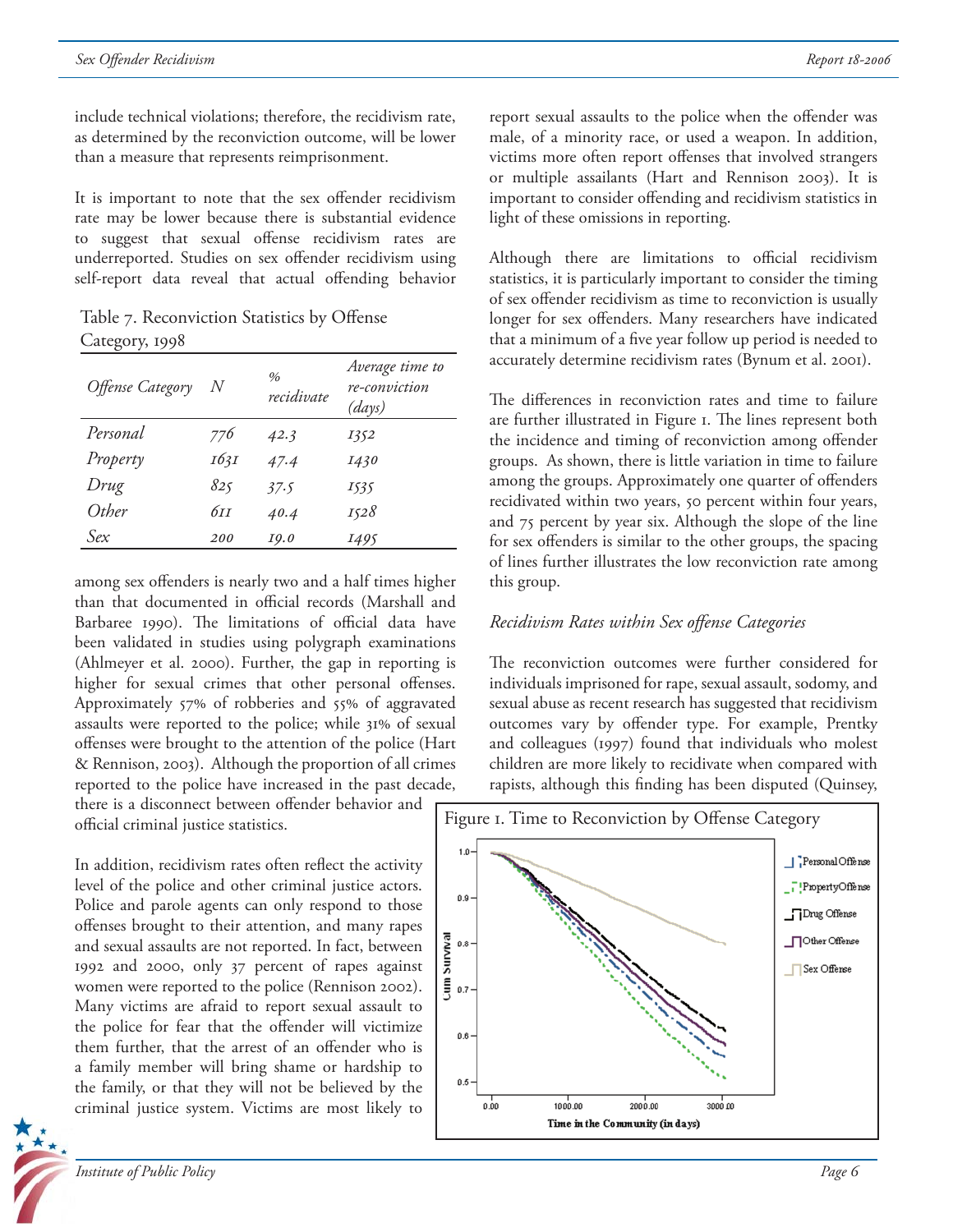Rice, and Harris 1995). Little variation in recidivism outcomes was observed for sex offender types in the current sample. Some of the invariance in recidivism rates may be due to the coding of Missouri statues. Crimes against children were traditionally coded as sexual assault, although most institutional research has not observed differences in recidivism among offender groups. Although the rates of recidivism vary across offender groups, when these men do recidivate, they are more likely to commit the type of offense for which they were previously imprisoned. For sex offenders, however, a smaller percentage were convicted of another sex crime. Those convicted of committing "other" (e.g., traffic, DWI, non-support) types of offenses (59.9 percent) had the highest probability of being reconvicted for the same class of offense, followed by those in the drug offense category reconvicted for a drug offense  $(56.3 \text{ percent})$ , and those in the property offense category reconvicted for property crime (46.3)



percent). The results indicate that 31.6 percent of offenders who were convicted of a sex crime went on to commit sex offenses when they were released from prison. Interestingly enough, sex offenders were not the only group of offenders to be convicted of sex crime. As displayed in Figure 3, 3.4 percent of offenders who were convicted for committing a personal offense also went on to commit a sex offense, followed by those convicted of property offenses (1.6 percent), other crimes (1.2 percent), and drug crimes (1 percent).

These findings are consistent with that of the research literature and reinforce the importance of studying sex offenders separately from other offenders. Although sexual offenders, like other classes of offenders, commit a variety of crimes with very little specialization (Gottfredson and Hirschi 1990; Broadhurst and Maller 1992), other types of offenders rarely commit sex offenses (Hanson, Steffy, and Gauthier 1993; Hanson, Scott, and Steffy 1995; Sample and Bray 2003). In fact, studies of offense specialization and escalation suggest that involvement in serious personal crime seldom leads to involvement in rape or sexual offenses (Blumstein et al. 1988; Sample and Bray 2003). Even when a relationship has been noted, the pattern of escalation to sex crimes is small (Britt 1996).

Logistic regression, presented in Table 8, was conducted to determine which independent variables were predictors of recidivism, measured in terms of reconviction for the total sample. Individual analyses were also conducted for the sex offender only sample; however, the small sample size precluded meaningful analyses. Future studies should consider recidivism outcomes from a multi-year cohort of sex offenders.

Consistent with prior recidivism research, young, black males were the most likely to recidivate. African American men were about 1.32 times more likely to be reconvicted following release from prison. Conversely, Hispanics were 61 percent less likely to have been reconvicted. Institutional risk assessments were also a valid assessment of post-release behavior. Men with higher salient factor scores were less likely to be reconvicted. This relationship is to be expected as high salient factor scores were developed to represent lower risk. Institutional factors were also important in determining recidivism. Men with higher institutional risk scores were more likely to be reconvicted, and serving longer prison terms was also positively associated with recidivism. The significant relationship between time imprisoned and recidivism is unique; however, there is some evidence of an association in past studies. Most existing studies have detailed the detrimental effect of long periods of imprisonment has on ties to employment and family (Lynch and Sabol 2001; Hariston 2002), further limiting opportunities for successful integration; however, there is some evidence that lengthy prison terms may deter individuals from future crime, particularly among men with little ties to society (DeJong 1997).

#### **Community Sentencing for Sex Offenders**

Sex offenders serving community sentences present distinct challenges to probation departments. As a result, corrections systems at both the state and local level have developed special programs to effectively manage and treat sex offender probationers (Center for Sex Offender Management 2000).

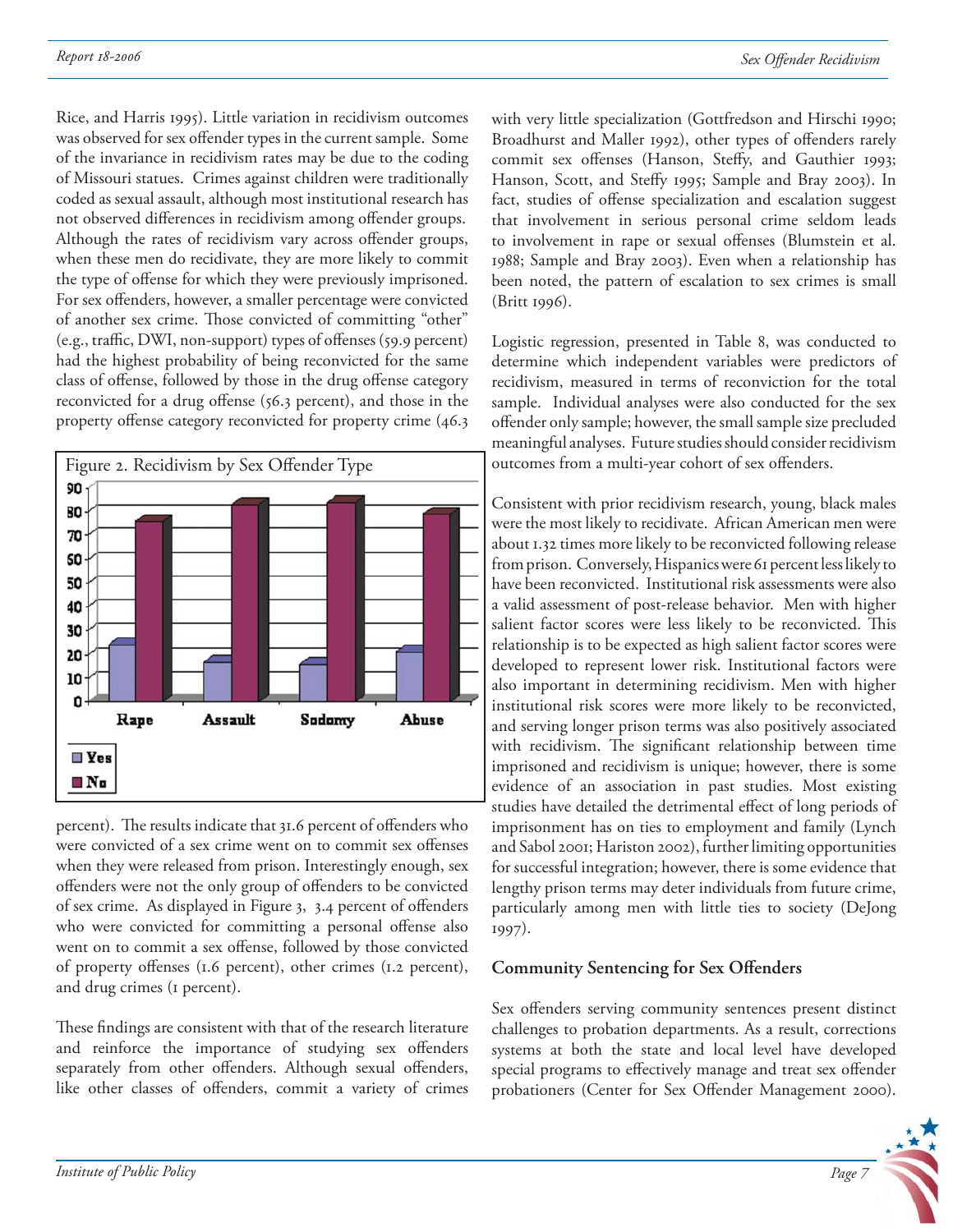

| Table 8. Predictors of recidivism for all offenses, measured in terms of reconviction |  |  |
|---------------------------------------------------------------------------------------|--|--|
|---------------------------------------------------------------------------------------|--|--|

| Demographic Characteristics  | Coefficient | Standard Error | Odds |
|------------------------------|-------------|----------------|------|
| Age                          | $-0.03***$  | 0.01           | 0.97 |
| African American             | $0.28***$   | 0.08           | 1.32 |
| Hispanic/Latino              | $-0.93***$  | 0.32           | 0.39 |
| Education                    | 0.01        | 0.03           | 1.01 |
| Health Care needs            | 0.00        | 0.06           | 1.00 |
| Employment needs             | $-0.03$     | 0.04           | 0.97 |
| Substance Abuse              |             |                |      |
| Mental Health                | $-0.04$     | 0.08           | 0.96 |
| Criminal History             |             |                |      |
| Public Risk Assessment       | 0.08        | 0.04           | 1.08 |
| Salient Factor Score         | $-0.085***$ | 0.016          | 0.92 |
| Prior sex offense conviction | 0.26        | 0.28           | 1.31 |
| Institutional behavior       |             |                |      |
| Institutional risk           | $0.20***$   | 0.04           | 1.22 |

*Offender groups are statistically different at* \*\*\*p<.001 (two-tailed test)

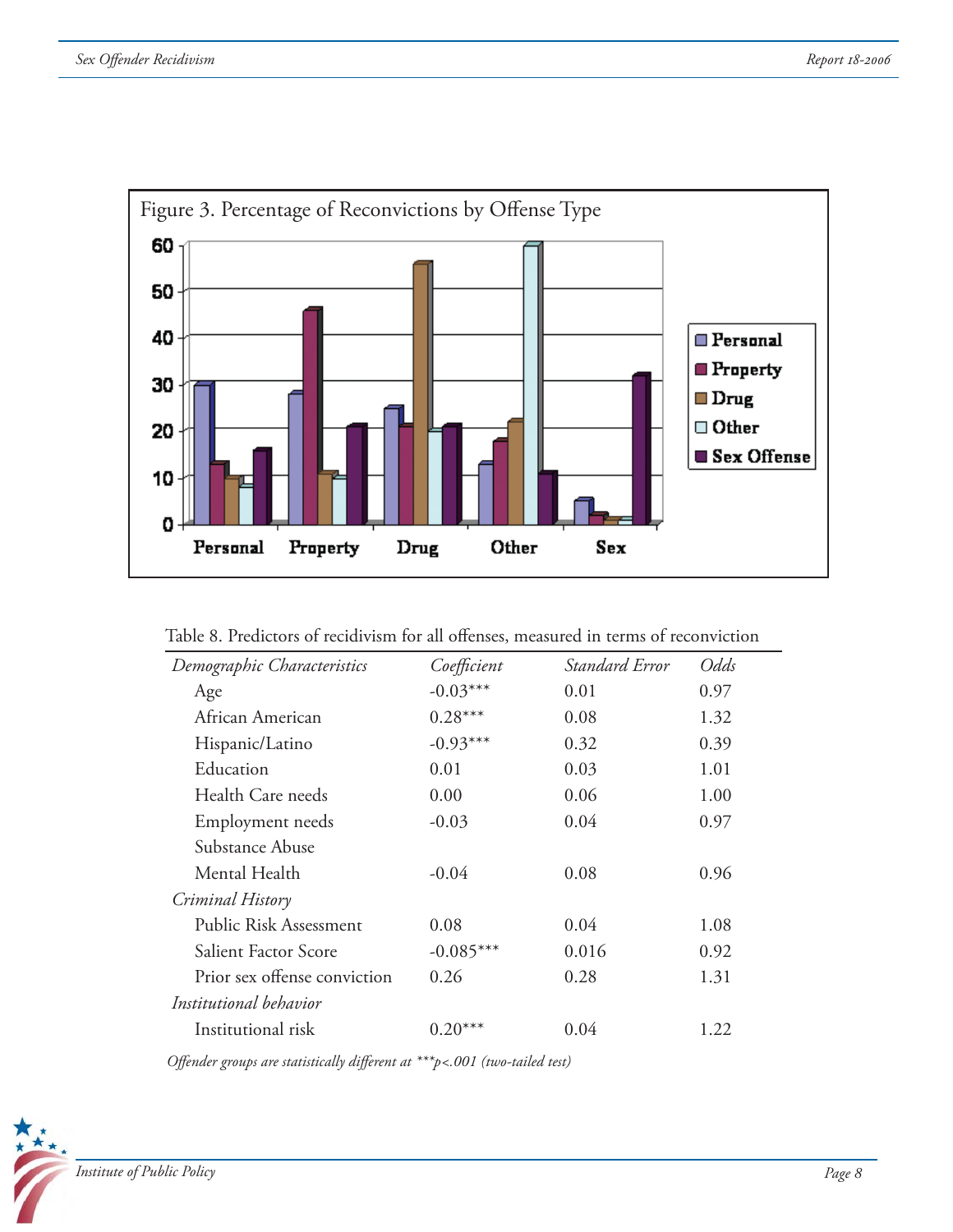Departments commonly implement the containment approach towards community supervision, a practice that invokes interagency collaboration between treatment providers and law enforcement. An important feature of the containment approach is that each offender's case is viewed as unique; therefore, the specially trained probation staff shapes individualized case management plans for every offender under their supervision. Finally, three elements are employed by community correction officials to contain sex offenders: (1) sex offender specific treatment, (2) intensive supervision and monitoring, and (3) frequent professional assessments, including the polygraph to detect current deviant tendencies and behaviors.

In the following paragraphs, sex offender sentencing policies and programs are outlined in a number of states and local jurisdictions, which have been identified by the Center for Sex Offender Management (2001) as promising approaches to adjudicating alternative punishments.

#### *Washington*

In the state of Washington, sentencing law allows the courts to adjudicate convicted sex offenders to a less punitive punishment option, known as the Special Sex Offender Sentencing Alternative (ssosa). The ssosa arose as a response to the state legislature's Sentencing Reform Act of 1981 which eradicated the courts ability to suspend prison sentences for all crimes. Though the 1981 reform was intended to increase the penalties of crime, professionals in the field of sex offender treatment insisted that the law would inadvertently reduce the number of sexual abuse victims who report their crimes to the police. According to their logic, many victims of sex crimes, who are commonly children, have a strong personal relationship with their perpetrator; consequently, they are often reluctant to report their victimization out of fear that the accused will be sentenced to prison (Washington State Department of Corrections 2001). The ssosa was recommended by professionals and victim advocates as an optional sentencing policy specifically for low-risk offenders, a group typically comprised of individuals who primarily abuse persons within their immediate social circle, including family members.

In 1984 Washington became the first state to apply a sentencing alternative for sex offenders when the ssosa was enacted into law by the state legislature (Washington Sentencing Guidelines Commission 2004). To be eligible to receive the ssosa, the sentencing commission maintains that sex offenders must: (1) not be convicted of a serious violent offense with a sexual

motivation, or of rape in the first degree, attempted rape in the first degree or rape in the second degree, (2) be convicted of incest, communication with a minor for immoral purposes, or an offense with a finding of sexual motivation, (3) have no prior record of arrest for a sexual offense,  $(4)$  have a current offense and criminal record that permits the court to impose a sentence with a standard range of less than 11 years of imprisonment,  $(5)$  not be a stranger to the victim,  $(6)$  not have caused bodily harm to the victim, and 7) not have prior adult convictions for a violent offense, committed within five years of the current offense.

In addition, when considering whether sex offenders are eligible for the ssosa Washington sentencing policy requires the court to determine if the defendant is amenable to treatment, and if the offender poses serious risk to the community. A professional examination is undertaken by court appointed officials to establish both of these criteria. From this process a report is produced detailing the offenders' criminal history, their current life circumstances, and any mental conditions they suffer from that are related to the alleged sex offense. Along with this pre-sentence report, if the defendant is sentenced to the ssosa, examiners are asked to provide a sentencing plan specifying the specific issues to be addressed in the ssosa treatment, as well as the type of treatment modalities offenders should participate in and plans for their individual monitoring.

The examiners' report guides the courts' decision on whether the community will benefit if the sex offender receives the ssosa. When the ssosa is exercised as an option, a sentence is first imposed within the standard range and then it is immediately suspended (Center for Sex Offender Management 2001). The court subsequently sentences sex offenders to a term of community supervision in which they are required to participate in either inpatient or outpatient treatment. During this time they are also forced to abide by a number of rigorous requirements that place restrictions on activities and circumstances within their daily routines, such as whom they associate with, the possession of pornography, and the use of intoxicating substances. Offenders are also required, if capable, to work a full time job. If the offender willfully violates the sentence conditions, the court may revoke the suspension and order either execution of the standard sentence, or alternatively, 60 days of confinement.

Since its inception a number of related policies have been amended to the ssosa that specifically enhance the treatment and confinement requirements. For instance, in 1991 Washington

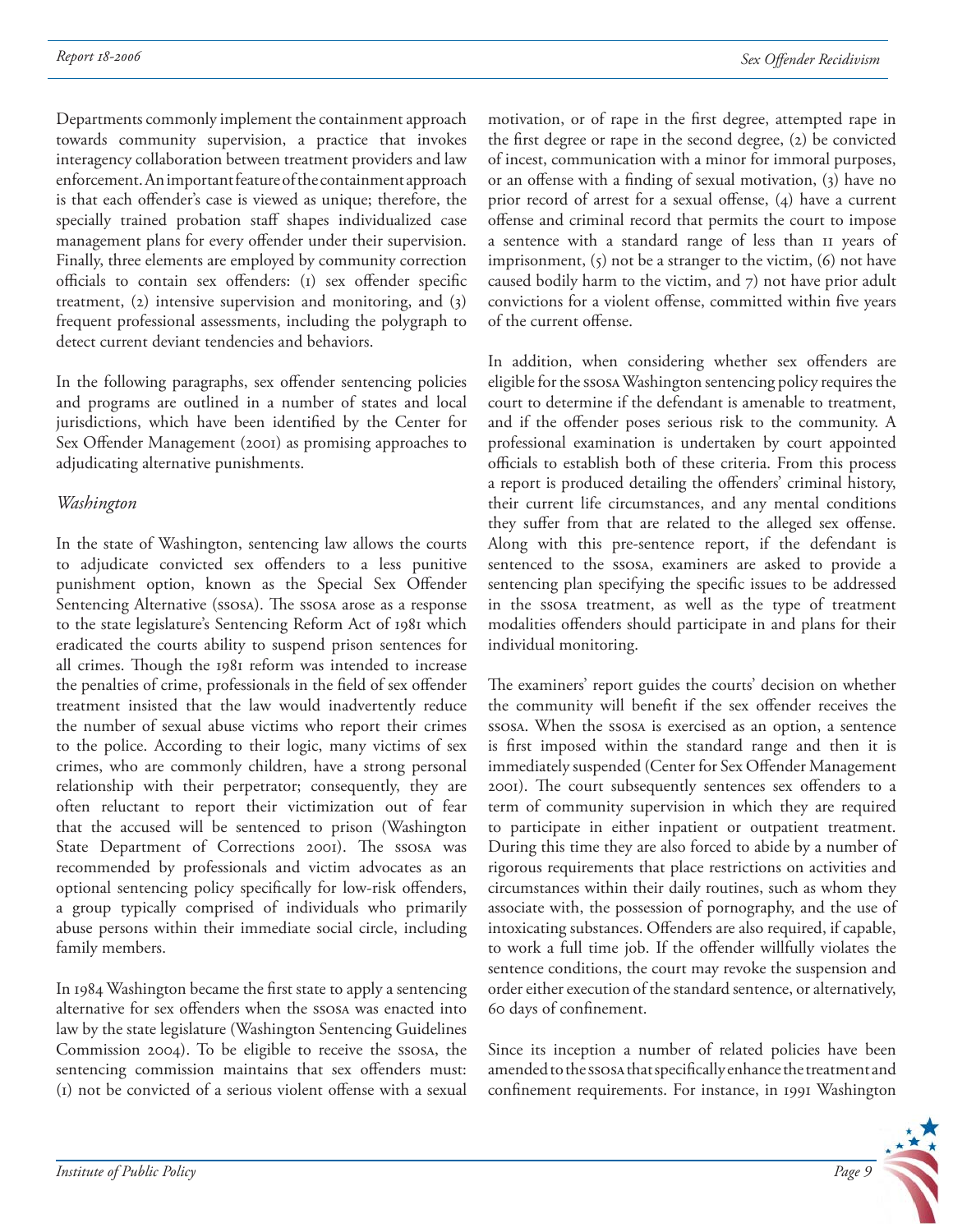legislators passed a law that set forth standards of practice formalizing the eligibility reporting requirements and treatment guidelines within ssosa (Washington Sentencing Guidelines Commission 2004). This bill mandated that sex offender treatment and examinations under ssosa be conducted by Certified Sex Offender Treatment Providers (CSOTPS). In 2004 the state assembly passed an amendment stipulating that ssosa offenders are not eligible for earned release while confined.

A recent study conducted by the Washington State Department of Corrections reveals that sentencing pursuant to the ssosa is scarcely approved. In fact, in FY 2003, 207 sexual offenders received the ssosa, which is roughly onethird of those who were considered eligible based on the sentencing commission's criteria. In addition, a noticeable percentage of offenders adjudicated to the ssosa do not successfully complete the sentence. Officials noted in a 2001 report that between the years of 1998 and 2000 approximately 30 percent of ssosa offenders' sentences were revoked by correction officials. A sizeable majority of the revocations were the result of offenders violating the conditions of community supervision (Washington State Department of Corrections 2001).

Despite the revocation rate, evidence suggests however, that ssosa appears to be a successful program for the relatively small number of sex offenders who receive the sentence. Indeed, a 1995 study conducted by the Washington State Institute for Public Policy compared recidivism rates among sex offenders eligible for ssosa whom did not receive the sentence and ssosa-sentenced offenders. According to the study findings, those adjudicated to the ssosa sentencing option had a significantly lower rate of recidivism than the ssosa eligible group who was sentenced otherwise (see Washington State Department of Corrections 2001). Specifically, about II percent of offenders in the ssosa program recidivated compared to 14 percent of eligible nonssosa offenders. Providing further evidence of the utility of ssosa, in a recent survey Washington state criminal justice officials reported that when implemented correctly, the ssosa program is an effective sentencing tool which benefits both the offender and the community.

#### *Coles County, Illinois*

Illinois criminal law contains sentencing statutes that allow for certain classes of convicted sex offenders to be adjudicated to a sentence of only probation. Unlike



the criminal justice system in Washington, in Illinois no statewide sentencing option exists as the result of legislative action that specifically channels offenders into treatment oriented punishment programs. However, officials in certain Illinois jurisdictions have incorporated specialized programs including treatment and surveillance components into sex offenders' community-based probation sentences. The goals of community correction agents in implementing these changes were to reduce rates of recidivism within the population of sex offenders sentenced to probation, and to increase the amount and quality of professional treatment these offenders receive (Illinois Criminal Justice Authority 1997).

The Illinois Criminal Sexual Assault Act (ICSA) defines five separate acts of criminal sexual assault and abuse, only some of which are eligible for probation (Center for Legal Studies 2002). Sexual assault is characterized by sexual penetration and it may result in a compulsory prison sentence. An act of sexual abuse involves sexual conduct, including fondling and touching, but not penetration. Probation sentences are more likely to be handed down for the crime of sexual abuse than they are for sexual assault. Individuals convicted of criminal sexual assault, who have not been convicted of a class 2 or greater felony in the previous 10 years may be eligible for a sentence of probation. Non-family perpetrators are commonly imprisoned. According to Illinois sentencing statues, offenders who receive probation as a punishment are required to follow several specific conditions while they are under supervision. Specifically, they are to be removed from the household (if they reside with the victim), maintain minimal contact with the victim, pay restitution and participate in court approved counseling for at least two years (Center for Legal Studies 2002). Those convicted of criminal sexual abuse, a class 2 felony, may receive a sentence of either a jail term of one year or a two year term of probation. Sex offenders who are adjudicated to a sentence of probation, because of a charge of sexual abuse, are required to follow the same state mandated terms and conditions as those who are on probation due to a conviction of sexual assault.

During 1997 and 1998 several Illinois counties received funding from government agencies to execute Specialized Sex Offender Probation Programs (ssosp), which were tailored to manage the general population of sex offenders on probation in each county. While the programs had very similar means and objectives, they operated in different geographic contexts and were intended to work with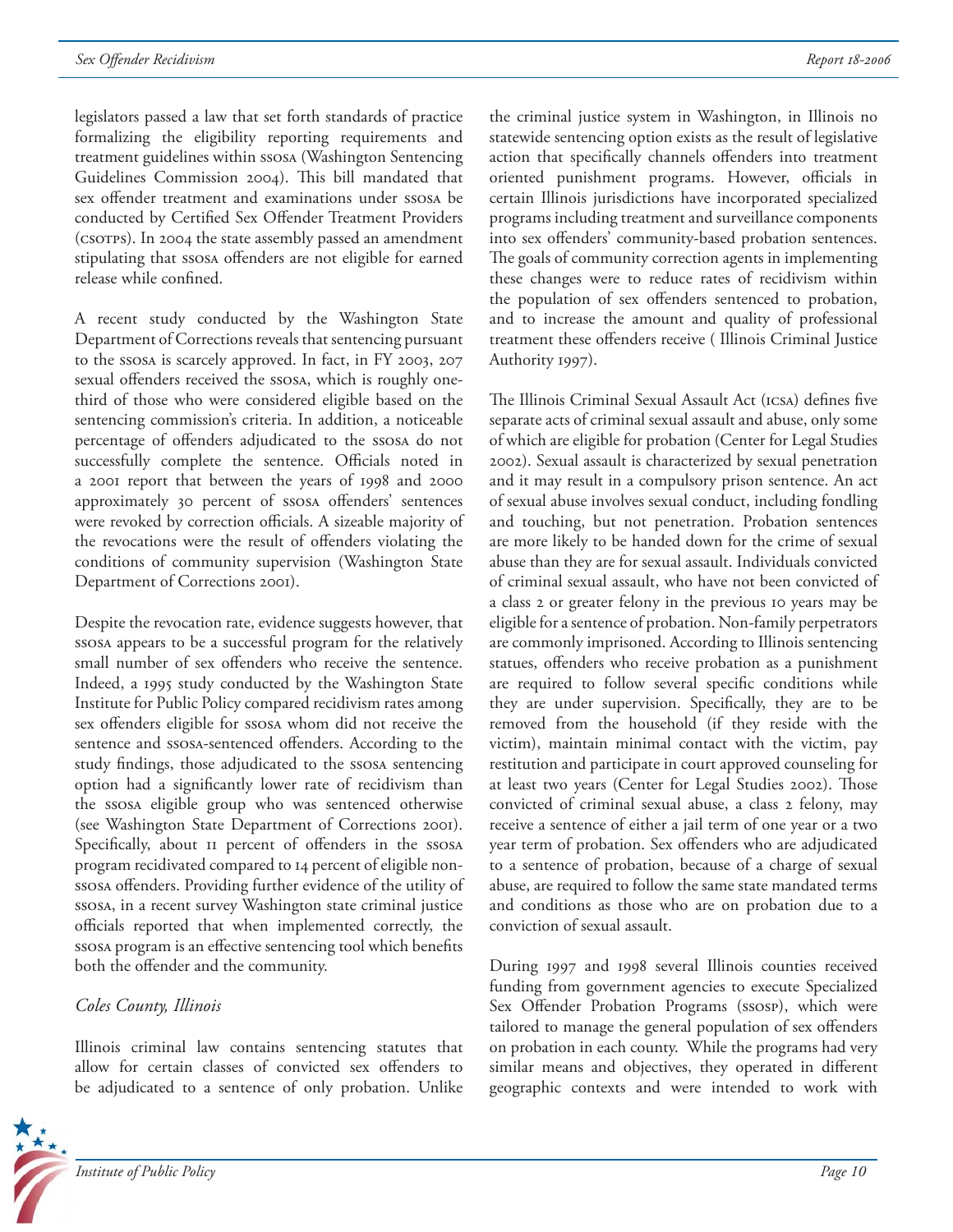differing offender populations (i.e., juveniles, adults or both juveniles and adults).

In Coles County the Intensive Specialized Sex Offender Supervision Program (issos), a derivative of the ssosp framework, is designed to supervise all sex offenders sentenced to probation including juveniles and adults (Center for Legal Studies 2002). In total, 28 offenders were on probation for sex offenses during 1997, the first year of the Issos and this figure approached 40 in the first two years of the 2000's. The Coles issos assigns a specialized sex offender caseload to one probation officer and designates another officer to perform specialized surveillance in order to provide expanded supervision of sex offenders in the community. The specialized caseload manager is responsible for coordinating the business operations of the issos as well as maintaining constant direct contact with the offenders in the office and community. The caseload manager also schedules sex offenders' treatment sessions and organizes treatment related functions. The surveillance officers perform less of a managerial role and provide supervision to offenders when the caseload managers are not available.

Coles County issos employs a three-stage supervision procedure for offenders including a provision for a reduction in supervision status as offenders display the ability to comply with the conditions of their probation. For example, in the first stage of the community sentence, offenders receive one home visit every week and they are to verify their place of residence and employment weekly as well. However, in contrast, during phase three offenders receive a home visit once every other month and they are required to report where they live and work only once a month. In addition to the conditions of supervision imposed by state sentencing law, under issos, probationers are required to obey the following criteria throughout the duration of their sentence: (1) seek treatment through the Coles County Mental Health Center (ccmhc), (2) have no contact with any of victim of their crime, (3) avoid all contact with persons under the age of 17, unless they have court permission to do so, and (4) submit to any testing or assessment per the request of CCMHC. Offenders are also obligated to attend court process hearings which occur at regular intervals.

Corrections agency reports suggest that the number of sex offenders who receive the specialized sentencing option in Illinois counties is contingent on the availability of probation staff to manage them. In other words, if an officers' caseload is full, then the sentencing option simply is not available, even for those who are eligible (Illinois Criminal Justice Information

Authority 1997).

A study conducted in 2001 reports that the mean length of probation sentences in the Coles issos is 39 months and the maximum sentence is 48 months (Center Legal Studies 2002). Supervisory officers can file a petition with the court to revoke an offender's probation and either sentence him to prison or adjust the conditions of his probation term as the result of violations of any of the conditions outlined by the issos staff. A 2001 evaluation of the Coles County Issos indicated that few probation revocation petitions (less than 6) were filed by the prosecutor at the request of the issos manager. Information is currently unavailable with regard to recidivism outcomes for those who complete sentences on specialized probation in Coles County. However, a recent study indicates that in Winnebago County, offenders deemed as high risk to recidivate, who were serving a probation sentence analogous to Coles County issos, were significantly less likely to re-offend than those not on specialized probation (Illinois Criminal Justice Information Authority 2003).

#### *Maricopa County, Arizona*

Similar to several counties in Illinois, Maricopa County Arizona has also created a Specialized Sex Offender Supervision Program (ssosp) to manage sex offenders on probation (Center for Sex Offender Management 2001). Two events inspired the organization of this program in Maricopa County. First, a law passed by the Arizona State Legislature in 1985 permitted sentences of lifetime probation for sex offenders who have committed either a felony or misdemeanor sex crime. Second, in 1991 the state government designated 15 conditions that sex offenders on probation must adhere to. These dictate, for instance, the age range of their associates, the places they frequent, and computer usage (Hepburn and Griffin 2004).

Offenders are initially assessed prior to being placed on probation in order to gauge their level of risk to the community, hence the intensity of supervision they require. Each probationer is administered a polygraph that inquires about their sexual history, which allows officials to learn the scope of their deviant sexual orientations. In addition, offenders are also administered the Abel Screen II, and the Rapid Risk Assessment for Sex Offender Recidivism (RRASOR) including other risk assessment instruments. All combined, this information is reported as a baseline, or the starting position with which subsequent examinations can be referenced to. Along with the evaluation process offenders are obligated to attend a 35 hour course on sexual deviance and sexual behavior. The goal of this course

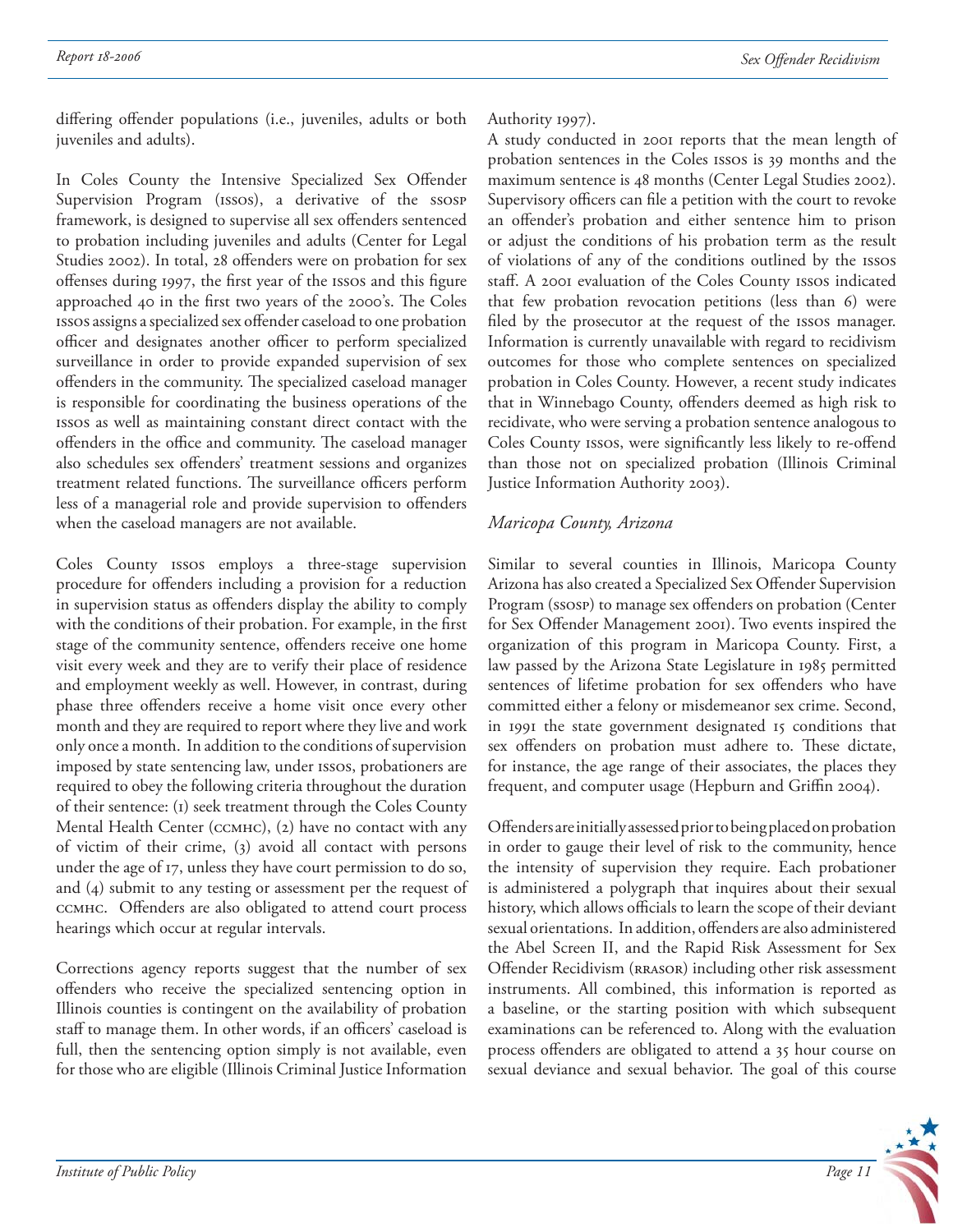*Report 18-2006*

is to familiarize probationers with the sexual offense cycle, and make them understand the harm they have done to their victims.

When the evaluation is complete each offender is assigned specific conditions that he must abide by while serving their sentence. Once on probation, offenders regularly attend counseling sessions, both individually and with a group; they also periodically take polygraph exams so officials can assess whether they are committing additional sex crimes. Probationers also must participate in other treatment oriented activities. In addition, Maricopa County ssospalso incorporates a family reunification component within their approach (Center for Sex Offender Management 2001). The purpose of this component is to facilitate strong ties between offenders' and their intimate partners as well as other family members with the ultimate goal of marshalling social support and social control for offenders. Reunification is not easily accomplished, it is a gradual process guided closely by probation staff.

To monitor offenders on probation, Maricopa County employs three Specialized Supervision Units (ssu) consisting of 23 specialized probation and 19 surveillance officers. The role of probation officers is to supervise sex offenders' progress in complying with the requirements of probation. Surveillance officers play an important role, in which they are trained to assist probation officers with general duties. In addition to the assistance they provide to probation officers, they conduct random field visits which may occur at any hour of the day seven days a week. When violations of probation are detected, correction officers generally increase offenders' level of supervision (Center for Sex Offender Management 2001). In certain cases the offenders' probation sentence is revoked and he or she may receive a sentence of imprisonment. It is important to note that probation staff in Maricopa County routinely collaborate with the courts and other social services and criminal justice agencies. Through this multi-agency network, probation officers are better equipped to confront specific challenges that may arise in certain cases.

A recent longitudinal empirical study conducted by Hepburn and Griffin (2004) concerning the Maricopa County program reports that less than one-third of 419 sex offender probationers in the ssosp experienced a sentence revocation as the result of new criminal charges. Furthermore, authors of the study indicate that only nine



probationers committed another sex offense while under supervision. The majority of these nine failed in the months following the first year of their sentence.

#### **Summary & Conclusion**

As shown, sex offenders are distinctly different than other offender classifications. Sex offenders are the most likely to be reconvicted of a sexual offense, and other offenders are unlikely to commit a sexual offense. The preceding analyses provides a general description of individuals released to the community; however, multi-year cohort analyses are needed to further understand the unique recidivism patterns of sex offenders.

The state of Washington, as well as county jurisdictions in Illinois and Arizona have put into practice punishment policies, designed specifically for sex offenders, which have been regarded as effective alternative methods to punitively control those convicted of sex crimes. Washington sentencing statutes dictate statewide uniformity in the sentencing in addition to the use of intermediate community-based punishments for sex offenders. However, legislative bodies in Arizona and Illinois have not established similar statewide mandates; nonetheless, individual counties within each state maintain punishment policies mirroring those employed at a larger level in Washington. According to the literature, offenders who receive such sentences "differ in important ways from those sentenced to prison" (Hepburn and Griffin 2004:8). Indeed, they are commonly deemed as low-risk to the community and considered to have a moderate likelihood of committing another sex crime.

Sentencing laws in all three states, with respect to sex crimes, allows the courts the option to adjudicate low-risk sex offenders (i.e., those who preyed upon intra-familial victims, who have established relationship with victim, who have exacted no bodily harm to the victim, etc.) to punishments other than only a period of incarceration. Commonly, offenders are given a sentence of probation. Correction officials in certain counties in Arizona and Illinois have devised specialized programs, much like Washington's model, to control sex offenders who are serving sentences in the community. Correctional agencies in each of these locations utilize specially trained teams of officers to manage these offenders. In order to maintain public safety and to facilitate sex offenders' rehabilitation, these teams employ methods of intensive monitoring, a steady regiment of treatment and frequent risk assessment.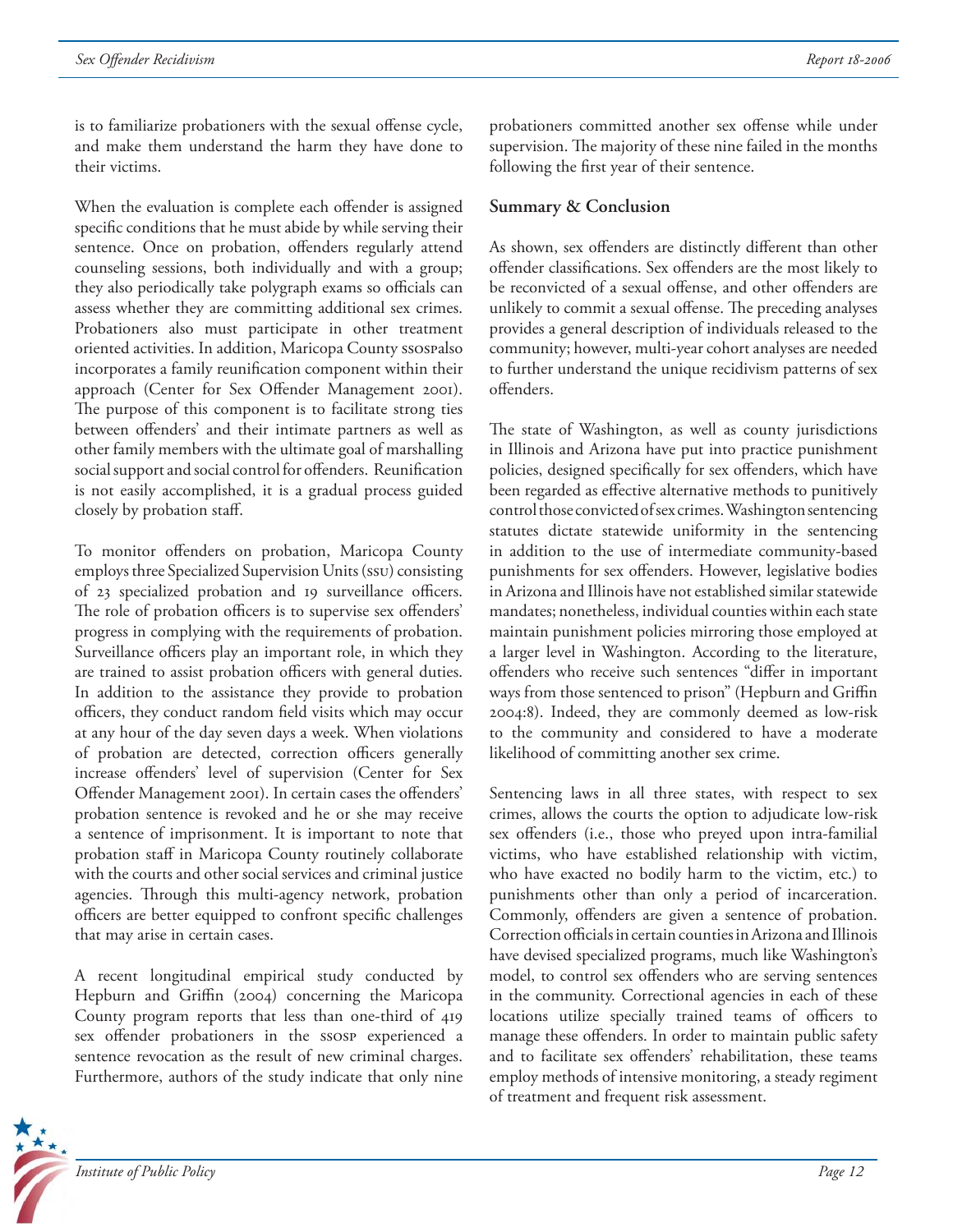Empirical evidence suggests that, using recidivism rates and sentence revocations as a gauge, the correctional practices utilized in the locations described above are effective alternative method to punitively control low-risk sex offenders. Therefore, given the evidence, it is advisable for states and local jurisdictions intent on devising alternative methods of sentencing and punishing specific groups of sex offenders to employ the policies utilized by the state of Washington. Indeed, counties in Arizona and Illinois have followed Washington's model and they have achieved a notable level of success in terms of program effectiveness.

#### **References**

- Ahlmeyer, S., Heil, P., McKee, B., & English, K. (2000). The impact of polygraphy on admission of victims and offenses in adult sex offenders. *Sexual Abuse: A Journal of Research and Treatment,* 12, 123–138.
- Blumstein, Alfred, Jacqueline Cohen, Somnath Das, and Soumyo Moitra. (1988). Specialization and seriousness during adult criminal careers. *Journal of Quantitative Criminology,* 4, 303–345.
- Britt, Chester. (1996). The measurement of specialization and escalation in the criminal career: An alternative modeling strategy. *Journal of Quantitative Criminology,*  12,193–122.
- Broadhurst, R.G., and R.A. Maller. (1992). The recidivism of sex offenders in the Western Australian prison population. *British Journal of Criminology,* 32, 54–80.
- Bynum, T. S., Carter, M., Matson, S., & Onley, C. (2001). *Recidivism of sex offenders.* Washington, DC: Center for Sex Offender Management.
- Center for Legal Studies. (2002). An impact evaluation of specialized sex offender probation programs in Coles, Vermillion and Madison counties. *Institute for Public*  Affairs, University of Illinois at Springfield.
- Center for Sex Offender Management. (2000). Community supervision of the sex offender: An overview of current and promising practices. *American Probation and Parole Association.*
- DeJong, Christina. (1997). Survival analysis and specific deterrence: Integrating theoretical and empirical models of recidivism. *Criminology,* 35, 561–575.
- Gottfredson, Michael R., and Travis Hirschi. (1990). *A General Th eory of Crime.* Stanford, California: Stanford University Press.
- Hanson, R. K., & Bussiere, M. T. (1998). Predicting relapse: A meta-analysis of sexual offender recidivism studies. *Journal of Consulting and Clinical Psychology,* 60, 348–362.
- Hanson, R. K., H. Scott, and R.A. Steffy. (1995). A comparison of child molesters and non-sexual criminals: Risk predictors and long-term recidivism. *Journal of Research in Crime and Delinquency,* 32, 325–337.
- Hanson, R.K., R.A. Steffy, and R. Gauthier. 1993. Long-term recidivism of child molesters. *Journal of Consulting and Criminal Psychology,* 61, 646–652.
- Hariston, J.C.F. (2002). *Prisoners and families: Parenting during incarceration*. Washington, DC: Urban Institute.
- Hart, T. C., & Rennison, C. M. (2003). *Reporting crime to the police, 1992–2000.* Washington, DC: U.S. Department of Justice, Bureau of Justice Statistics.
- Hepburn, J., & Griffin, M. (2004). An analysis of risk factors contributing to recidivism of sex offenders on *probation.* National Institute of Justice, Grant No. 96–ce-vx–0014.
- Illinois Criminal Justice Information Authority. (1997). The Compiler. Dealing with sex offenders. *Illinois Criminal Justice Information Authority.*
- Illinois Criminal Justice Information Authority. (2003). Program Evaluation Summary. Sex offender probation programs in Du Page, Lake and Winnebago counties. *Illinois Criminal Justice Information Authority.*
- Langan, P. A., Schmitt, E. L., & Durose, M. R. (2003). *Recidivism of sex offenders released from prison in 1994.* Washington, DC: Bureau of Justice Statistics.
- Lynch, James P., and W.J. Sabol. (2001). *Prisoner reentry in perspective.* Washington, DC: Urban Institute Press.